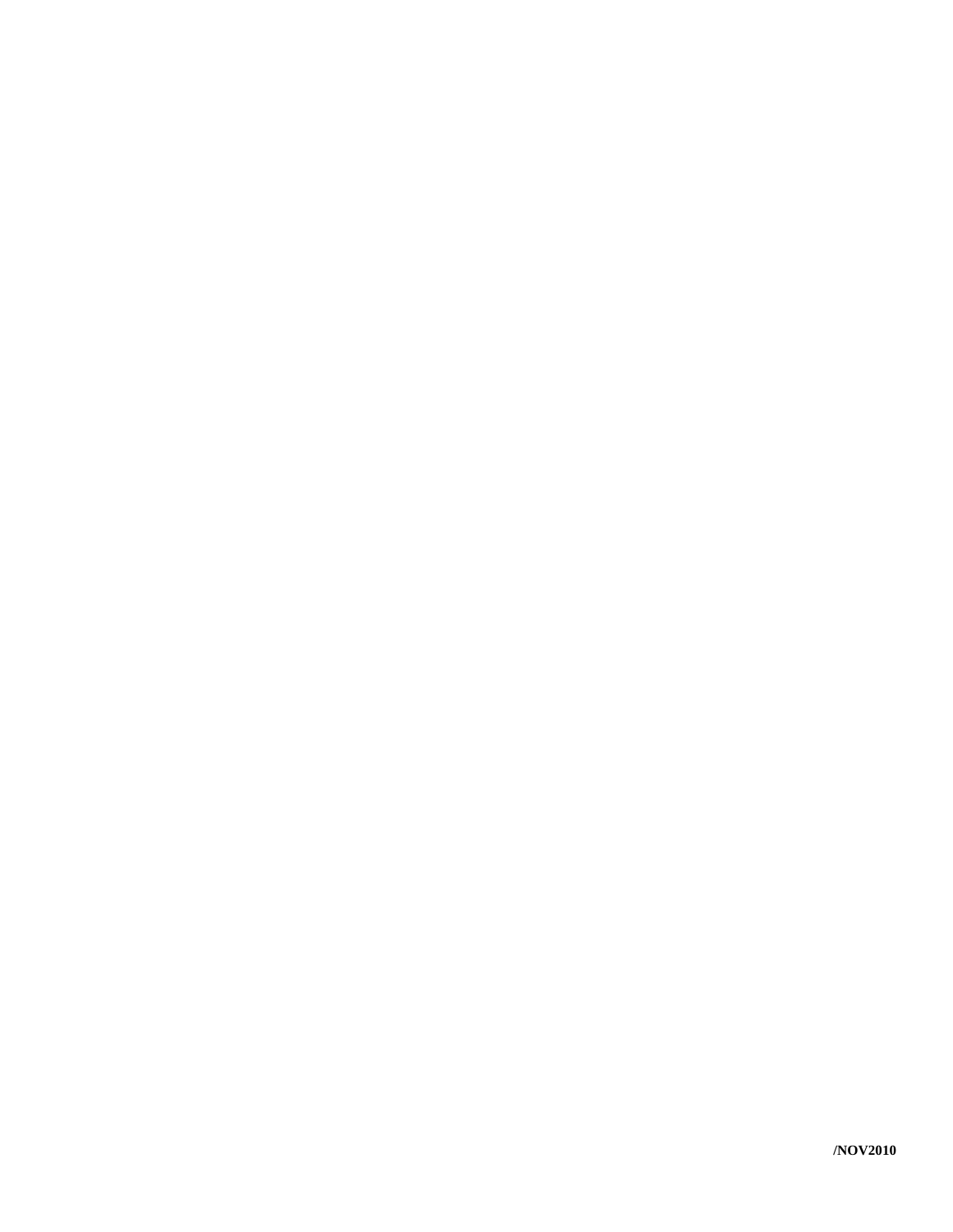# *Instructed Eucharist*

### **The Holy Eucharist: Rite II The Book of Common Prayer, 1979**

#### **INTRODUCTION -** *the people sit*

We gather, as Christians have done for the past twenty centuries, to celebrate the Eucharist. Before there was a Bible as we know it or the Creeds as we know them, there was a Eucharist. Christian beliefs, customs and rites have grown and changed, have come and gone, but there have always been two great sacraments or common elements of the Christian life: Baptism and the Holy Eucharist.

Although there are other sacraments, only Baptism and the Holy Eucharist were directly commanded by our Lord. In St. Matthew's Gospel (Matt. 28:19), Jesus told his followers to "go therefore and make disciples of all nations, baptizing them in the name of the Father and of the Son and of the Holy Spirit." And in St. Luke's Gospel (Luke 22:19), at the Last Supper, after saying "This is my body, which is given for you," Jesus commanded, "Do this in remembrance of me."

Eucharist is celebrated in one way or another in all Christian traditions. It is the principal act of worship in Orthodox, Roman Catholic and Anglican churches. And, happily, it has gained increasing favor in recent years in most other Christian denominations as well. This service has been known by many names – The Holy Eucharist, Holy Communion, the Holy Mass, the Lord's Supper, the Last Supper, the Divine Liturgy, and others.

 The words *liturgy* and *eucharist* are Greek words; *liturgy* means "the work of the people" and *eucharist* is from a verb "to give thanks." Thus, today's service becomes literally the task for all of us to give thanks for what God has done for us in the life, death and resurrection of Jesus Christ.

In the first and second centuries, Sacred Liturgy was usually said in Greek, though Latin became increasingly common. Christian missionaries going from Rome to various countries found local languages "too crude" to be used for liturgy, and the language of Rome, the imperial city, became, by papal decree, the language of the Mass.

And so it was for centuries until reforms, spearheaded by the Church in England, were made with the intention of "cleaning up" the content of the Latin Mass. To make the liturgy (which had come to include much of questionable theological value), more meaningful and accessible to the common people, the first English language Mass was celebrated in 1548, resulting in Archbishop Thomas Cranmer's first Book of Common Prayer a year later in 1549. The tradition of using common language continued in the American Episcopal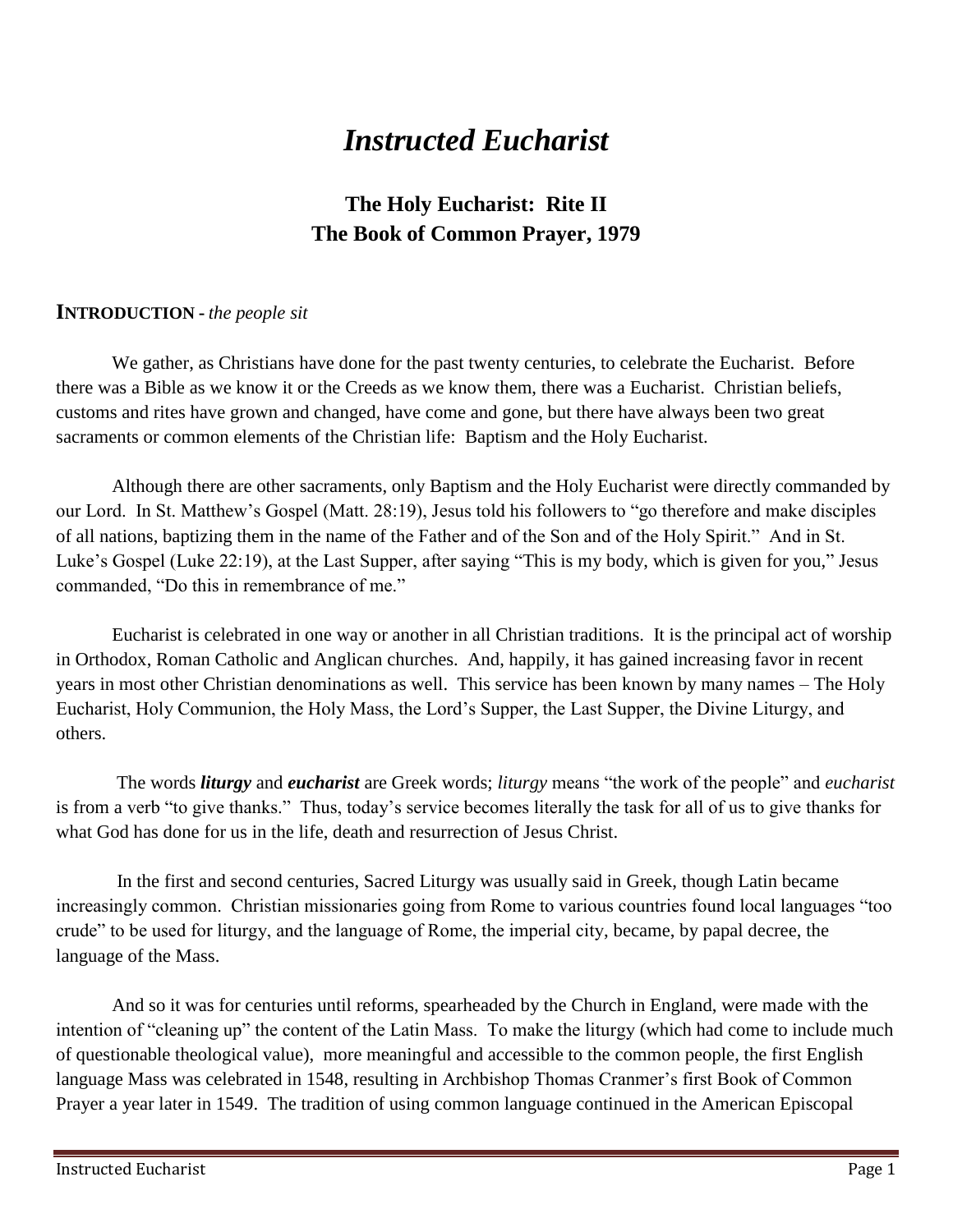Church with its first Prayer Book in 1789 and continues today in the 1979 version, the small red book in our pews. Reference to the Book (BCP) by page number is common during Eucharistic celebrations.

Our service has its roots in the services of the Jewish synagogue. From the time of Moses, the Jewish people have gathered for the reading and preaching of Scriptures. This basic format constitutes the first half of our Eucharistic service.

*Beginning on page 355, the first section is called THE WORD OF GOD, and is intended to bring us into a fuller awareness of God's interaction with the world. Here we will worship and glorify God, say prayers, hear scriptures, have those scriptures applied to our lives, affirm our common faith, make supplications to our Lord, confess our sins, be given Absolution, and finally reconcile ourselves with one another in the exchange of God's Peace.*

*Then, in the second half of the service, we will celebrate the presence (communion) of Christ in our midst in the Sacrament of his Body and Blood, in the rite the Prayer Book calls THE HOLY COMMUNION.*

At places in today's narration, mention will be made of the ceremonial actions members of the congregation may perform during the Eucharist – making the sign of the cross, bowing, genuflecting, and the like. These are included, and properly so, since they are part of the long-standing practices of the service, coming in general from the "High Church" or the "Anglo-Catholic" traditions of our denomination. It is recognized, however, that not all persons are comfortable doing these gestures. Some do most of them, many do a few, and some do none whatsoever. One of the great strengths of the Episcopal Church is that it is at once both Catholic and Protestant, combining the best of both of these Christian traditions. Episcopalians, as individuals, have always worshiped in the manner that seems best for them; this each of us should do as well.

Eucharist is a time of prayer – both individual and corporate prayer. The Eucharist takes us into a most intimate relationship with God, both hearing and reflecting on God's Word and encountering the real presence of Christ in the consecrated bread and wine. We should be active participants when at the Eucharist. A congregation at worship, at prayer, is not an audience at an entertainment event. All are part of the service – as much as the celebrant, any of the other ministers, the acolytes, or the choir. Time spent at Eucharist should be time central to our prayer life.

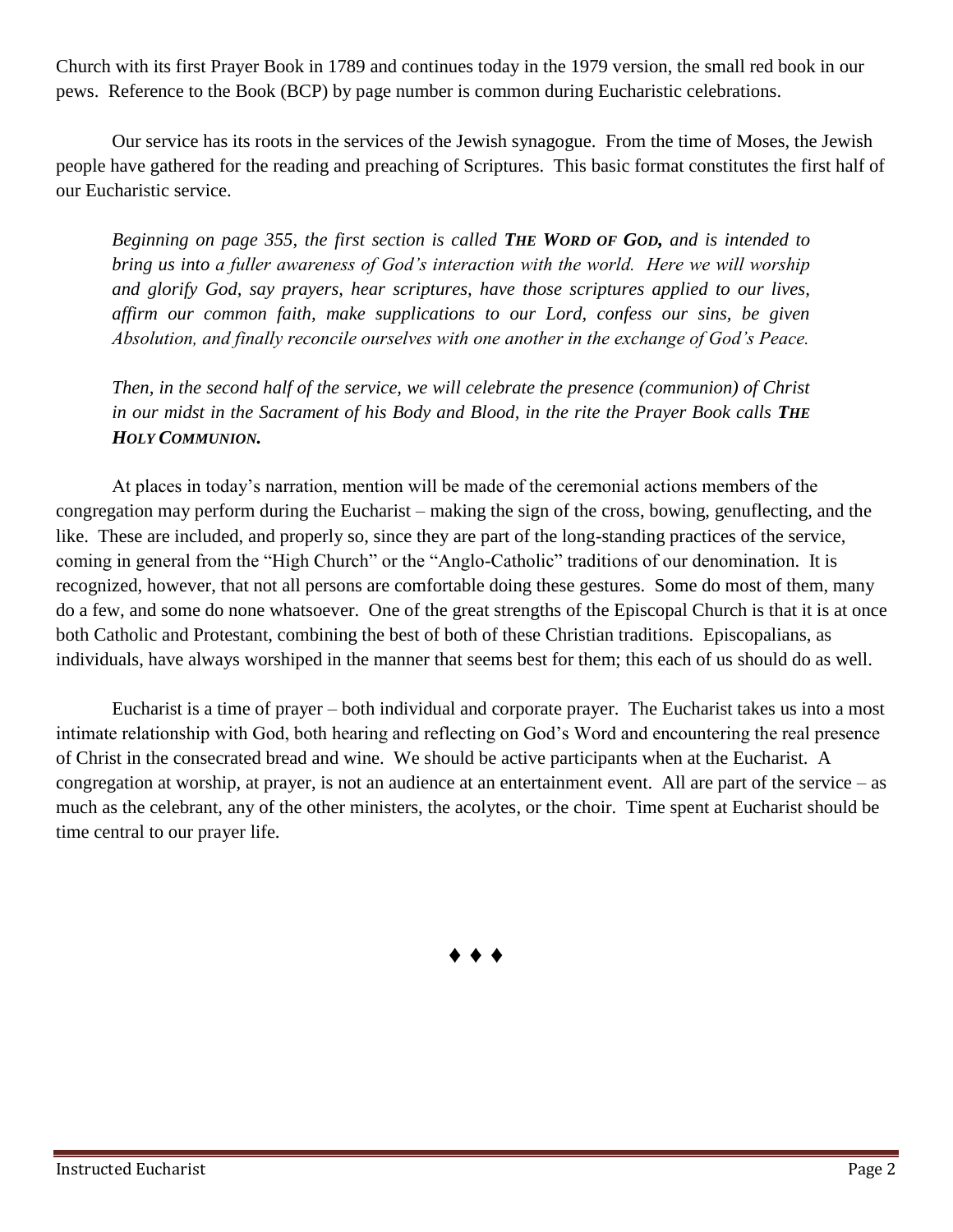# THE WORD OF GOD

#### **PRELUDE, CALL TO WORSHIP**

*A hymn, psalm or anthem may be sung.*

*Congregants stand for these opening prayers of celebration and blessing. We stand in respect that as the Priest enters the congregation, he/she is representing the presence of Christ in our midst. Our respect is for Christ, the King of Kings and the Lord of Lords.* 

To begin the service, we will affirm our relationship to God. The Celebrant pronounces the **acclamation**, "Blessed be God: Father, Son and Holy Spirit" and we respond *"and blessed be God's kingdom, now and forever."*

This acclamation will be followed by the **Collect for Purity** (a prayer found in the 14<sup>th</sup> Century spiritual classic, the *Cloud of Unknowing*) to remind us that absolute sincerity is the condition of all true worship. This prayer is found on page 355 of the BCP.

We then move to page 356 and sing an ancient hymn of praise, **Gloria in Excelsis**, "Glory to God in the Highest." In Lent and other penitential occasions, when we maintain a strong focus on our sorrow for our sins and our need for God to change our hearts, we use the pleading Greek **Kyrie Eleison,** "Lord, have mercy." Also allowed is the **Trisagion,** which comes from the Eastern tradition, intoning "Holy God, Holy and Mighty, Holy Immortal One." Both the Kyrie (in Greek or English) and the Trisagion may be repeated three times. The *Gloria, Kyrie and Trisagion* each remind us our personal lives with God begin with praise and petition for God's mercy.

The Celebrant next will say the **Collect** or **Prayer of the Day**, a short prayer said for the collective congregation; hence it is called the "Collect." The Collect expresses the emphasis of the day or Church season and often echoes the Scripture readings used in the service. The Collect, along with the day's appointed readings, are part of the **"Propers"** of the day and are found in the Lectionary at the back of the BCP. Propers are those elements of the Eucharist that are assigned to a given day or time of the Church year.

#### **THE LESSONS**

*Congregants now sit to be instructed by the Holy Scriptures*

Holy Scriptures tell our story as Christians. We hear the Word of God proclaimed from Scriptures four times each Sunday: from the Old Testament (the Hebrew Scriptures) or the Book of Acts, from the Psalms, from the Epistles (the letters written to the early Christian church), and from the Gospels (the four accounts of the life, death, and resurrection of Jesus Christ).

We follow a lectionary which leads us systematically through the Bible over a three-year period. Lectionary years, which start on the First Sunday of Advent, are designated A, B, and C. The beginning of Advent in 2010 will begin Year A. "A" years emphasize the Gospel of St. Matthew; "B" years emphasize the Gospel of St. Mark; and "C" years emphasize the Gospel of St. Luke. Readings from St. John's Gospel are interspersed throughout all three years, used mostly in the season of Lent.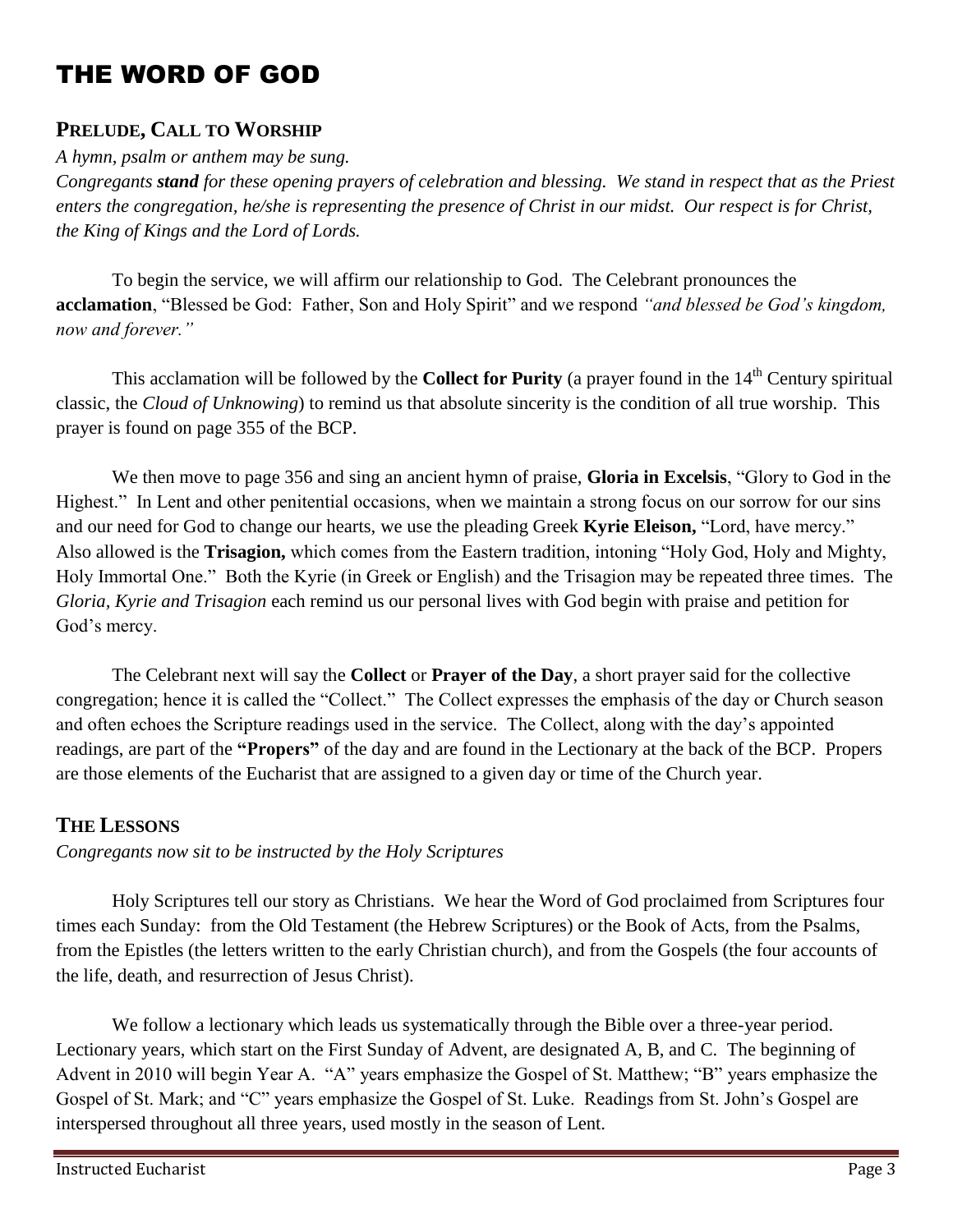With the 1979 version of the BCP, the Episcopal Church revived the practice of the early western church in having three lessons read at Eucharist. In the Middle Ages, liturgy changed and only two – the Epistle and Gospel – were read. That practice continued into fairly recent times, as reflected in our 1928 prayer book, and, until just a few years ago, the Roman Catholic Mass. Many non-western churches even today have more than three readings.

When we hear the reading from the Old Testament, referred to by some as the "Hebrew Scriptures," we relive the mighty acts of God encountered by God's chosen people, the Jews. We hear of God preparing them for the Messiah. The first and second readings are done by a **Lector** or **Lay Reader** – a lay person who comes to the lectern from his or her place in the congregation, stressing again that the Eucharist is a celebration involving all present.

After the Old Testament lesson, a selection from the Psalter or Book of Psalms will be read or sung. This portion of the service has been called the **Gradual** from as early as the fourth century, taking its name from the word "gradus" meaning "an elevated step." In Medieval times, a cantor would intone the first verse of the Psalm from one of the steps of the pulpit. Following the Psalm, the New Testament (Epistle) reading is offered.

#### *The people stand in respect for the reading of the Gospel*

In earlier times, the **Sequence**, also called the **Prose,** was a very precise and strictly defined musical form used mainly for festival services. We have carried the term over into modern times to refer to any appropriate hymn sung in preparation for the reading of the **Gospel.** Following a practice originated in the early church, the Book of the Gospels is carried from the altar to the central aisle in the midst of the people. This movement acts out the coming of the Gospel or Good News of God to earth in the person of Jesus Christ.

The Sequence hymn is sung, and as the Gospel procession passes, those in the front pews bow in reverence to the cross and turn so that all are facing the **Gospeller**, the minister reading the Gospel. Only a Deacon or Priest is authorized for this reading. Ceremony has surrounded this reading since earliest times. This reading symbolizes the presence of Christ in the midst of the believing community. Many in our congregation follow the centuries-old custom of making the sign of the cross on the forehead, on the lips, and on the chest at the beginning of the reading of the Gospel. This was, and still is, a way of acting out our intention to think about Christ, to talk about Christ, to carry Christ's good news in our hearts. Some say this prayer silently: *"Lord, in the hearing of your word, change my mind, my lips, my heart by your love and your truth."*

The Gospel is now read. Following the reading of the Gospel, a second verse of the Sequence hymn may be sung as the Gospel Book is processed back to the altar.

#### **THE HOMILY –** *the people sit to listen*

The final portion of the Eucharistic celebration of the Word of God is the **sermon** or **homily.** This is a proclamation of the Gospel. In it, the preacher makes the Gospel and other readings relevant to the congregation.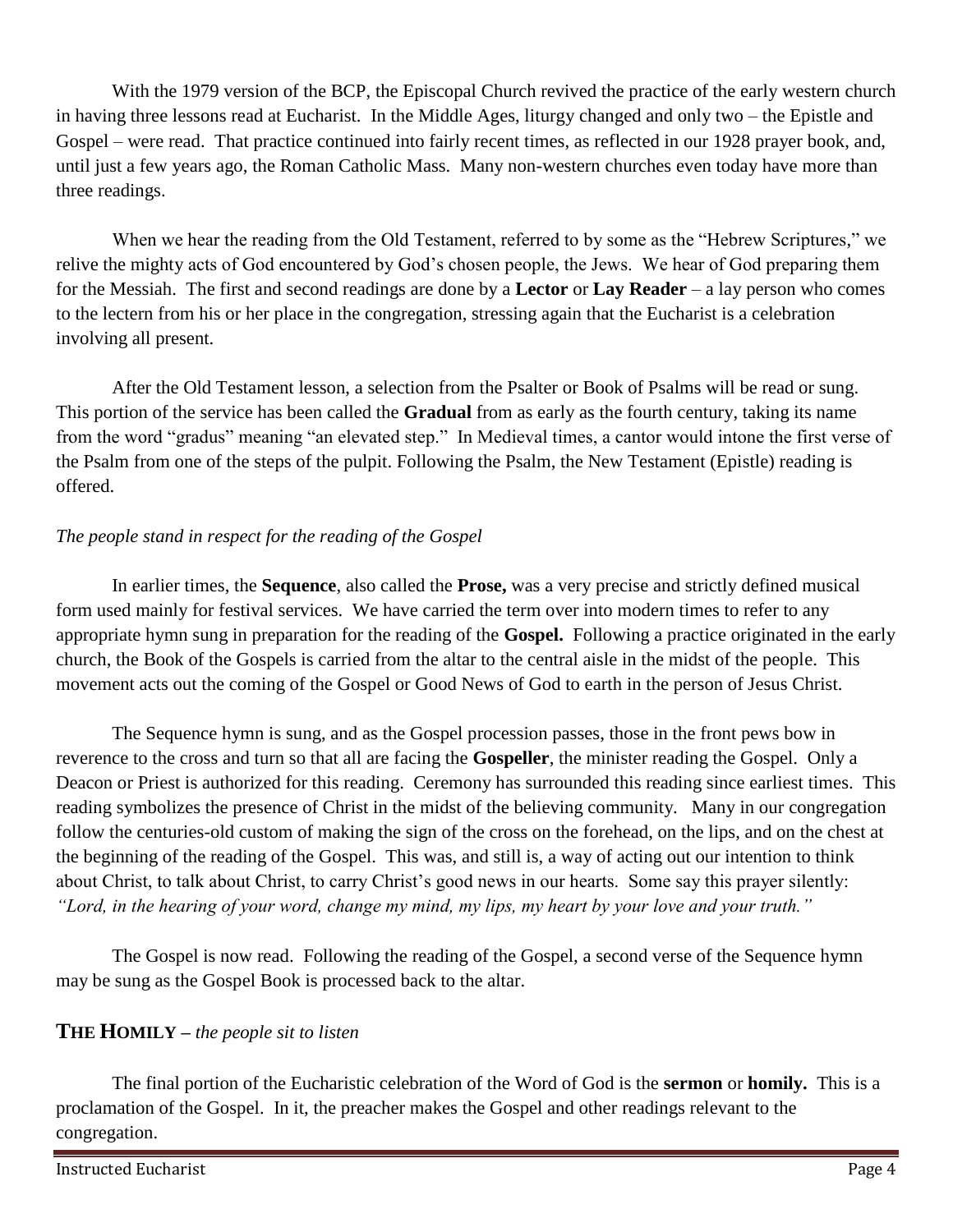#### **THE PRAYER –** *the people kneel or stand to pray*

As the first half of the Eucharist draws to a close, we will declare our personal and corporate allegiance to God in the ancient Church's statement of faith, the **Nicene Creed.** This Creed, one of the two used in worship by the modern Church (the other being the **Apostle's Creed**) was first formulated at the Council of Nicea in 325 and was adopted in its present form by the Fourth Council of Chalcedon in 451. It did not become part of the Eucharistic liturgy until 589, when, in Spain, it was inserted after the consecration of the Bread and Wine. In 1014, Pope Benedict VIII ordered that it be said after the Gospel. The Creed remains after sixteen centuries the definitive statement of faith throughout Christendom.

As the Creed is recited there are many variations in ceremony. Some bow their heads at the name of Jesus as an expression of reverence for Christ. Others may show reverence through the use of a profound bow from the mention of the birth of Christ through the mention of his burial, others through the mention of his resurrection. Another form of reverence at this point in the Creed is a genuflection or kneeling. Bowing at the words "worshiped and glorified" acts out the words themselves. Making a sign of the cross at the end of the Creed expresses a desire to be marked among those who work as faithful followers of Christ, and reminds us that, at our own baptism, we were "marked as Christ's own forever."

After the Creed, a lector will lead us in the **Prayers of the People**, sometimes called the **Intercessions**. These have followed the Scriptures and the sermon since the second century. Our response to having heard the Word of God and having recited our common faith in the Creed comes in these prayers. We ask God's help for ourselves and others. We pray for God's whole creation, for the nation, for our Church, for those we love, for those in need, and for those who have died. Our Lord Jesus has commanded us to love one another, and this is acted out when we pray for one another.

The Prayers conclude with a general **Confession**, followed by a moment of silence. During the time of quiet, we are encouraged to look within our own hearts and to name silently before God the ways that we know that we have failed God, ourselves, and others, and to let that be present in our minds as we make our communal confession. Aloud, we confess our individual and corporate sins and acknowledge our need to renew our lives as Christians. Before the Reformation there was no confession in the Liturgy. The first Anglican Prayer Book in 1549 contained a specific confession of sin which, as the prayers we use today, emphasized corporate rather than individual confession.

After confession we will receive **Absolution**, given by the Celebrant. This assures us of God's forgiveness and empowers us to lead redeemed lives. Many in the congregation make the sign of the cross as the Celebrant pronounces absolution. This act carries on an ancient Christian tradition of acknowledging a pastoral blessing or absolution by making this ancient gesture identifying one's membership in and commitment to the Christian community.

#### **THE PEACE –** *the people stand to exchange the peace*

The Celebrant leads the **Exchange of Peace**. While the Peace does serve as a sign of the mutual love we share in the Christian community, it is first and foremost a sign to one another of our willingness to be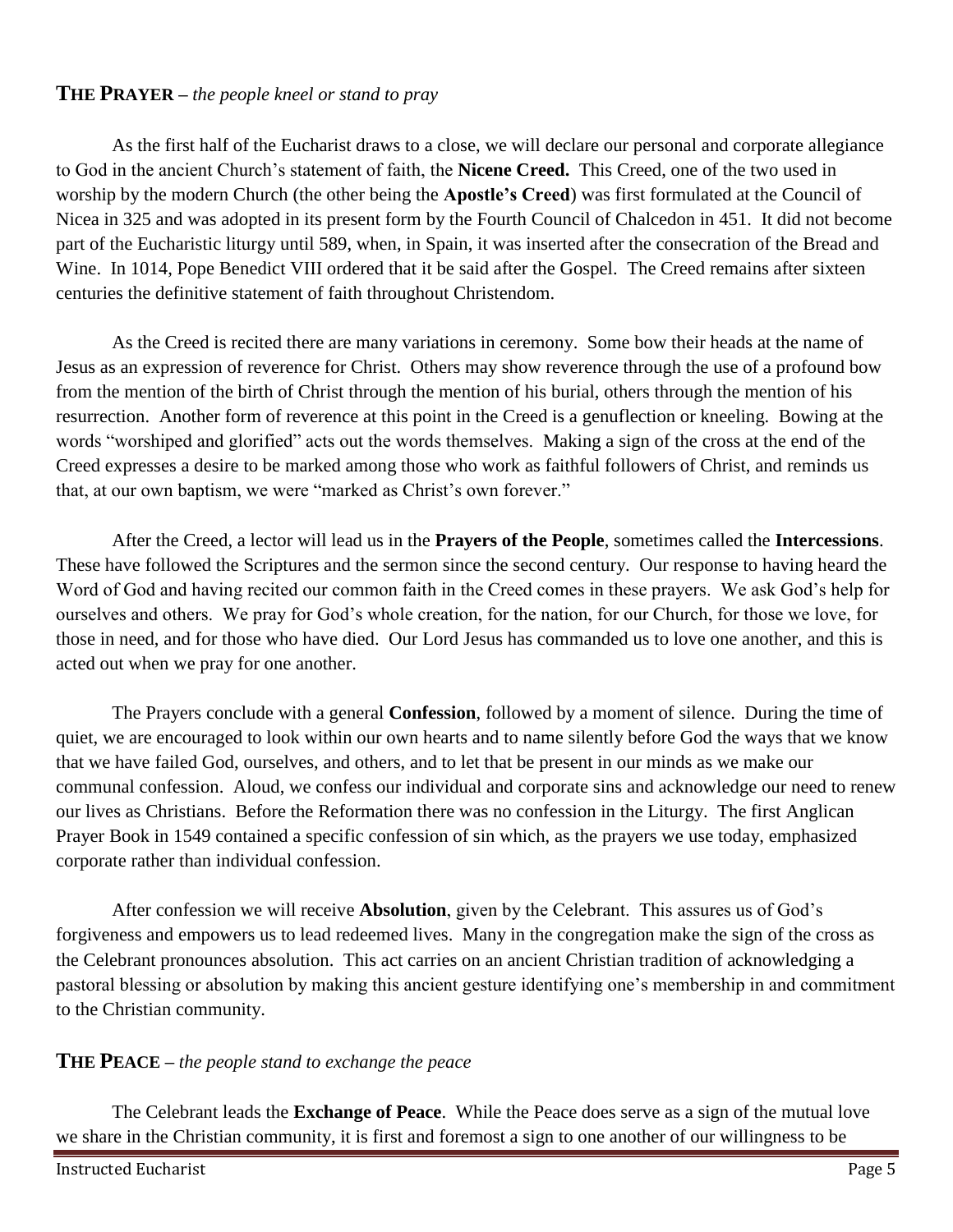reconciled. We act out the reconciliation we have experienced through hearing God's Word, praying together and communally confessing our sins. Jesus told us we must be reconciled before offering our gift at the altar. In the Peace we endeavor to do just that.

We exchange the Peace at the point the Liturgy is moving into its most solemn phase. The Peace is intended to be less a "break in the action" than a time of smooth transition into the transcendent mystery of the Holy Communion itself.

The Exchange of the Peace, or Kiss of Peace, was celebrated in the earliest liturgies of the Church but fell into disuse during the Reformation. In recent years we have recaptured this corporate dimension in worship that had been lost for so long.

After the Exchange of Peace, time may be set aside for making announcements, greeting visitors, and the like before the service moves into its second part, the Holy Communion. Usually the Celebrant makes the announcements, although this may be done by any designated party.

# THE HOLY COMMUNION

The Offertory Sentence will be read to signal the start of the first of four parts of the **Holy Communion** portion of the Liturgy.

*The four parts of the Holy Communion are:*

*The Offertory, which is the offering of our "goods" and of the bread and wine The Great Thanksgiving, which is the giving of thanks and the consecration of the bread and wine The Breaking of the Bread The Communion, when the bread and wine are distributed to the people*

The **OFFERTORY** has significance deeper than giving gifts and goods. These are tokens of our lives. Our practice of bringing "the elements" – the bread and wine – from out of the congregation to the altar reminds us that our gifts are transformed by God. Our simple gift of bread and wine will be returned to us as the Body and Blood of Christ. During the Offertory, an anthem or hymn will be sung by the choir and the offerings of the congregation collected. When the offerings are brought forward the congregation will rise and sing a **Doxology** (Praise God from Whom all blessings flow).

Normally, the table is set by a **Deacon,** if one is available, and prepared for consecration at the altar while the anthem is being sung and the collection taken. Setting the table involves many symbolic movements and vessels, which are detailed below:

*Celebrant says the Offertory Sentence - "Let us remember the words of scripture: that we are to walk in love, as Christ loved us, and gave himself for us, an offering and a sacrifice to God" – then moves up the Altar.*

*Ushers bring the elements forward giving them to Acolytes who hand them to the Celebrant*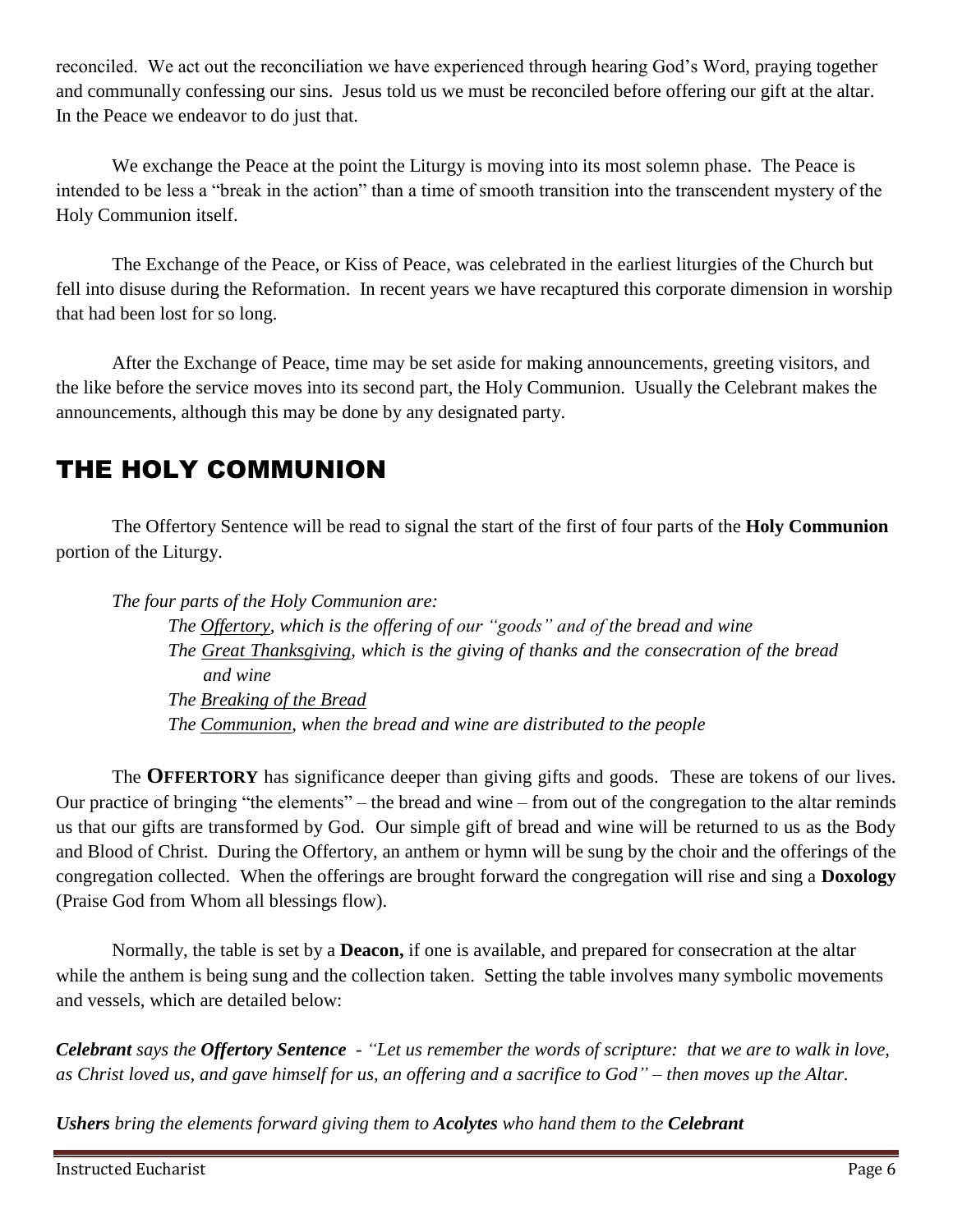#### *Celebrant and Acolytes listen to the hymn or anthem, resuming their place at the Table when the collection is brought forward at the start of the Doxology*

#### *Acolytes may return to their seats or stand next to the Celebrant*

The Table is set in a precise manner that stems from various traditions of long-standing:

**Burse:** First, the deacon or priest takes the burse and removes the corporal (pure white linen sheet about the size of a handkerchief) and extra purificators to be used in the service. "Burse" is taken from the Latin word *bursa* from which we get the English word "purse." It is simply what holds the linens that are used in the service. The purificators are the linens used to wipe the chalice after each person sips the wine made holy.

**Veil:** Next, the deacon or priest removes the veil, folds it and sets it aside. Like the burse, the veil is the same color and fabric as the Celebrant's chausable and is considered part of the vestments. The color of the vestments signify the season of the church year.

**Corporal:** The corporal is the most ancient of the linens used at the altar. It is unfolded and put at the center of the Table. The sacred vessels and the hosts are placed only on the corporal during the Communion service. It is used to signify the especially holy space where the bread and wine will be placed and blessed to become the Real Presence of Christ. Any space on which a **corporal** is laid may become an "altar" – a holy place.

**Pall:** Then the pall, a stiffened square linen cloth, is removed. The pall is related historically to the corporal. The pall and the veil are reminiscent of the materials used to cover the body of one who has died. In fact, as the bread becomes the Body of Christ, these serve to remind us of Christ's body which was broken for us on the cross, and was wrapped in a "pall" and laid in the tomb.

**Priests' wafer/Paten:** The priest's wafer is under the pall on a precious-metal dish called the paten. The priest's wafer is the large host used by the Celebrant at the consecration. The word *paten* comes from the Greek and means "a shallow vessel."

**Purificator:** Below the paten is the purificator, a piece of linen used to cleanse the chalice. Purificators are also used by the Eucharistic ministers to keep the edge of the chalice clean when consecrated wine is served to the congregation.

The purificator, along with the corporal, pall and lavabo towel used by the Celebrant when washing his/her hands after the table is set, are referred to as the **altar linens.** They are holy objects, symbolic of the linen cloth in which our Lord's body was wrapped when placed in the tomb. They are always reverently handled and cared for by the ministers and the Altar Guild members.

When all of the items have been placed, the table is set, and the chalice remains prominently at the center – the principal among the sacred vessels and reminiscent of the holy cup our Lord blessed and shared with his disciples at the Last Supper.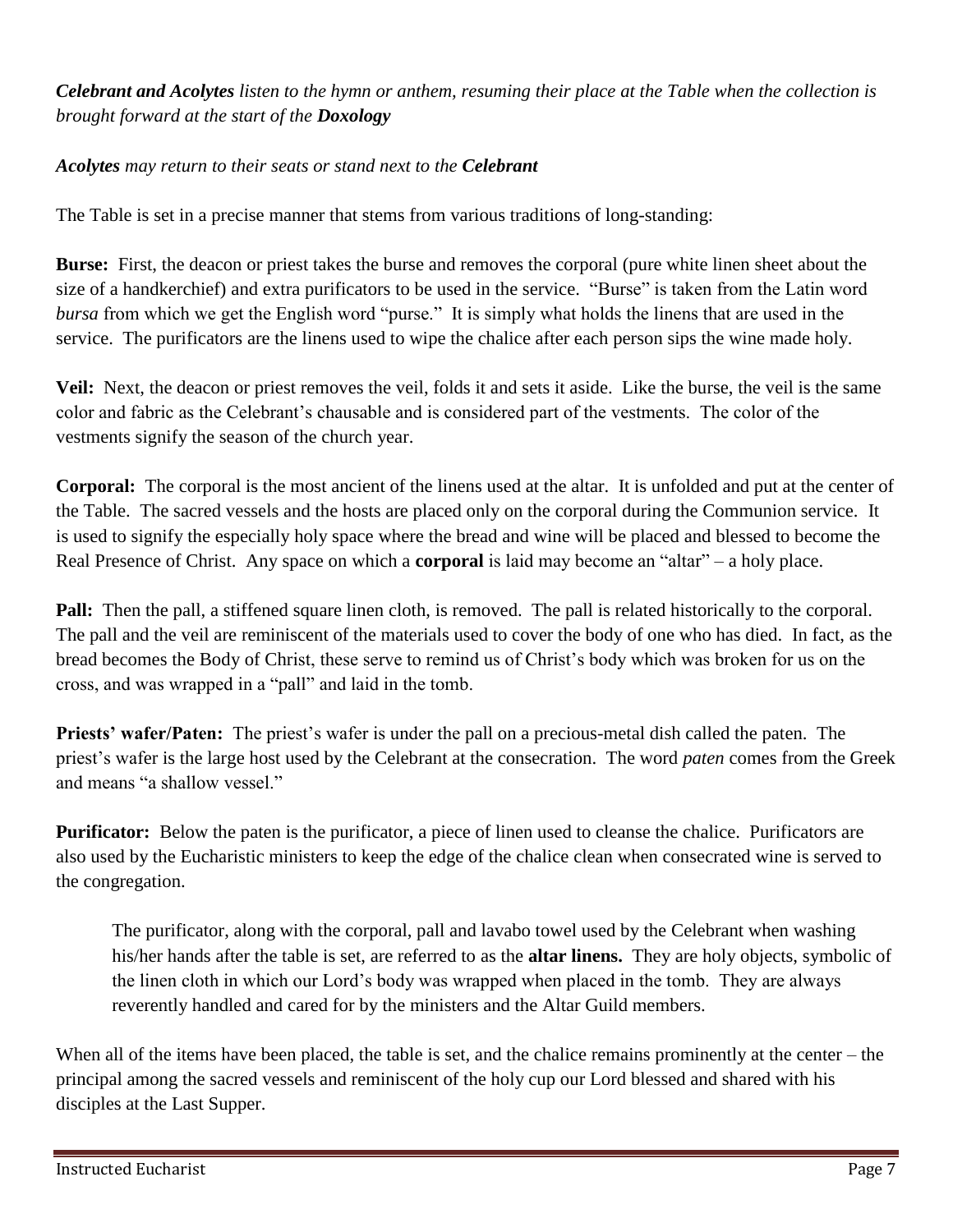**Right Acolyte:** leaves his/her seat and stands by the credence table to receive the host container from the Celebrant and to hand him/her the water cruet.

**Communion hosts:** next, the small communion hosts are taken from their container and are placed with the priest's wafer on the paten. Enough hosts are used to serve all the people. The bread is unleavened, that is, it has no yeast. It is thought that Jesus used unleavened bread from the Jewish feast of Passover when he first instituted the Lord's Supper.

**Chalice:** then the chalice is prepared. Wine is poured into the chalice along with some water. There are several understandings of the symbology of the water. It originated apparently because water is always added to Jewish table wine. Christians see the mixing as the union of God and humans, in the person of Jesus. The water can be also related to that which flowed from our Savior's side when pierced by a spear at the time of his crucifixion.

**Acolyte washes the celebrant's hands.** The celebrant then washes his/her hands over the lavabo bowl and dries them with the lavabo towel. This ceremonial is left over from days when produce and animals were handled at the Offertory. Its symbolism is the Celebrant's petition for spiritual cleansing and renewal. The celebrant will usually say these words (silently or aloud) while washing: "*Lord, wash away my iniquity and cleanse me of my sin."* The Offertory completed, we move to the second part of the Holy Communion.

#### **THE GREAT THANKSGIVING**

The Great Thanksgiving introduces the Eucharistic Prayer. There are four forms of Eucharistic Prayer in the Rite II service. They vary somewhat in language and emphasis, but all contain the essential elements of the Eucharistic service.

The Great Thanksgiving includes the **sursum corda,** "*Lift up your hearts*." These words and the response "*we lift them up to the Lord*" are from an ancient Jewish prayer said in the home as families celebrated together the Feast of the Tabernacles.

The service moves on with the Celebrant saying the **preface**, which on Sundays and special occasions includes a **proper preface** and which ends with a call to the congregation to join literally in the joyous song of angels and archangels, the **sanctus**, praising God and saying "*Holy, holy, holy Lord*." These words, also from Jewish synagogue liturgy, are based on the prophet Isaiah's celestial vision described in the sixth chapter of the Book of Isaiah.

All the Rite II liturgies incorporate into the **sanctus** the beautiful **benedictus qui venit** "*blessed is He who comes in the name of the Lord*." These are the words from the Psalms (118:26) that were shouted to herald Christ's triumphant entry into Jerusalem (Mark 11:9). Missing in most earlier Anglican liturgies, the *benedictus*  is now included as a result of ecumenical efforts among the principal Christian denominations to standardize insofar as possible the language of most elements of the liturgy.

*After the sanctus is said or sung, the people are invited to continue standing or to kneel.*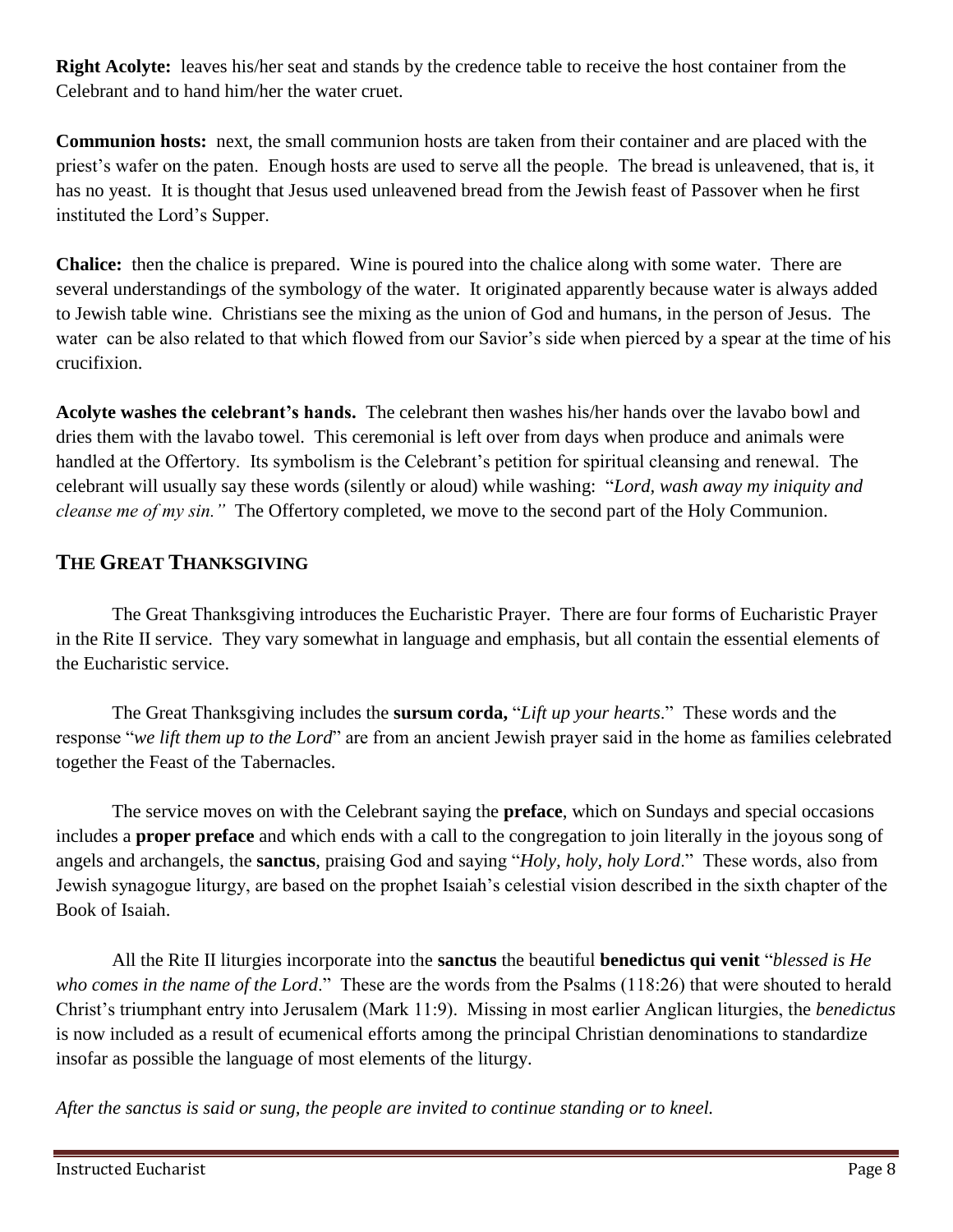The **Consecration** prayer follows the *sanctus*; in it the Celebrant recalls the actions and words of Christ at the Last Supper wherein he:

- *Took bread*
- *Gave thanks*
- *Broke the bread*
- *Gave it to his disciples*

These four actions, called **the Words of Institution**, are the heart of the Consecration prayer. They are followed by the memorial acclamation of Christ's death, resurrection and coming again. These "mysteries of our faith" are a way of saying that, at the center of all that is True, and of all that truly matters, is the FACT that God has become human – has become one of us; has loved us fully and to the end – even dying on the cross in our place to take upon himself the guilt, shame, and horror of the brokenness of humanity. We proclaim that Christ did not "stay dead" – but was raised by the power of God into a resurrected state – a state into which we are all included now, and especially as we pass from this mortal existence into life eternal. And we believe that Christ will come again to this world in a way that only the Godhead knows – will come to reestablish creation in unity with Godself – bringing everything that is into healing and right relationship. That's what it means for Christ to "come again to judge the living and the dead" – it means to *put all things right.* There is not a sense of punishment in this – it's the sense of restoration, re-creation, resurrection. This is the "mystery of our faith" – because we do not have the capacity as human beings to envision or understand *how* – but we believe, and trust that it will be so because God has declared it to be so.

Next, the Celebrant calls upon the Holy Spirit to *bless and sanctify* the bread and wine to become the Body and Blood of Christ. As Episcopalians, we believe that these elements of earth actually become the Real Presence of Christ. Christ, who says in the scriptures that he is "the bread of life" becomes bread in our midst – bread that is broken, shared, eaten by his followers. A little "piece of God" dwells within each of us who receive the Holy Eucharist, the "loaf" fully whole and fully joined only as we share our common life and love in Christ's name. Then, joined with Christ through this action of the Holy Spirit, we will address God as "*Our* Father" – a relationship of trust, intimacy, and grace. We are one with one another, and, assembled as Christ's body, call upon our one Father who unites us all.

The third part of the Eucharist, the **breaking of the bread** or the **fraction** is the symbolic reminder of the breaking of Christ's body on the cross. The fraction*:* "*Alleluia. Christ our Passover is sacrificed for us"* will be followed by the congregation's response in the **fraction anthem** "*therefore, let us keep the feast*." In other words, if God has so wonderfully spread a banquet or feast for us of Christ's own body and blood – a feast that cost the Godhead everything of love – we praise God (alleluia!) and gratefully and humbly receive the gift that is given to us.

Then we enter the last of the four parts of the Eucharist: **receiving the Holy Communion.** The gifts we gave in the Offertory are now returned to us transformed into the Body and Blood of Christ. The Communion starts with the Celebrant's invitation: "*the gifts of God for the people of God*," after which he/she and others at the altar receive the Sacrament. It is then delivered to the people.

Here, all seeking the real presence of God are welcome at the Lord's table. We receive, not because we have achieved some kind of worthiness by our own merits, but because God is generous. That generosity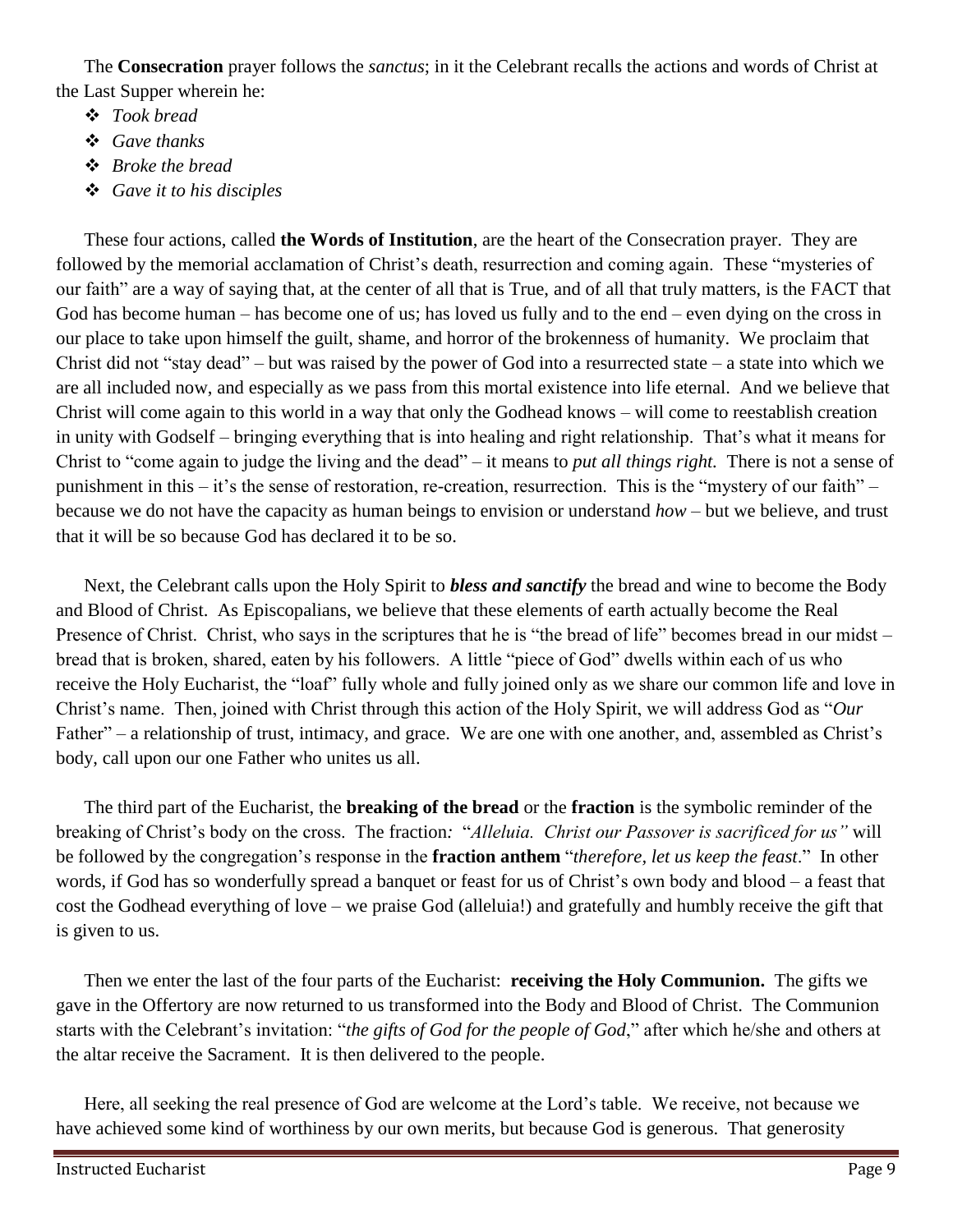extends to all who will come, to all who seek God. When coming to receive, some kneel and some stand. In the early church, communion was always received standing since this is the traditional stance for prayer and praise. Kneeling is common in many Episcopal churches, though both positions are entirely acceptable.

Some make the sign of the cross when coming to take communion. Traditionally, the bread and the wine are taken separately – the bread by simply cupping the hands together and the wine by drinking directly from the cup. It is customary to say "amen" after receiving each of the elements.

It is helpful when receiving the bread to extend your cupped hands to the minister. Extending the hands is a gesture of giving ourselves to Christ as he so generously gives himself to us. Also, it is helpful to the chalice bearer for the receiver to hold the base of the chalice lightly as you guide it to your lips.

It is entirely acceptable to receive the Sacrament by **intinction.** Intinction is the practice of dipping the bread into the wine in the chalice rather than eating the bread first and then drinking the wine. Intinction can be done either by holding the bread in your hands and the chalice bearer then taking the bread, dipping it into the wine and placing it on your tongue, OR you may dip the bread into the wine as the chalice bearer holds the cup for you. If for any reason you do not wish to partake of the wine, you may indicate this to the chalice bearer by crossing your arms over your chest.

After receiving the bread and wine, the congregants return to their seats, sitting or kneeling quietly until all are served.

#### **POST COMMUNION PRAYER –** *the people kneel or stand*

After the remainder of the consecrated bread and wine is consumed, and the Eucharistic vessels are cleansed and put away, we will pause to thank God for the gift of new life in Christ Jesus. Various versions of the post-communion prayer have been used by the Church since the fourth century.

#### **THE BLESSING, RECESSIONAL, BENEDICTION AND SENDING FORTH -** *all the people stand*

The Celebrant will then pronounce the blessing of God, and, as the crucifier (the person who carries the cross), acolytes (those who serve at the altar), choir and ministers recess, we will sing a final hymn. Finally, our Eucharist concludes with a benediction and dismissal, sending us out into the world to serve Christ and our neighbor.